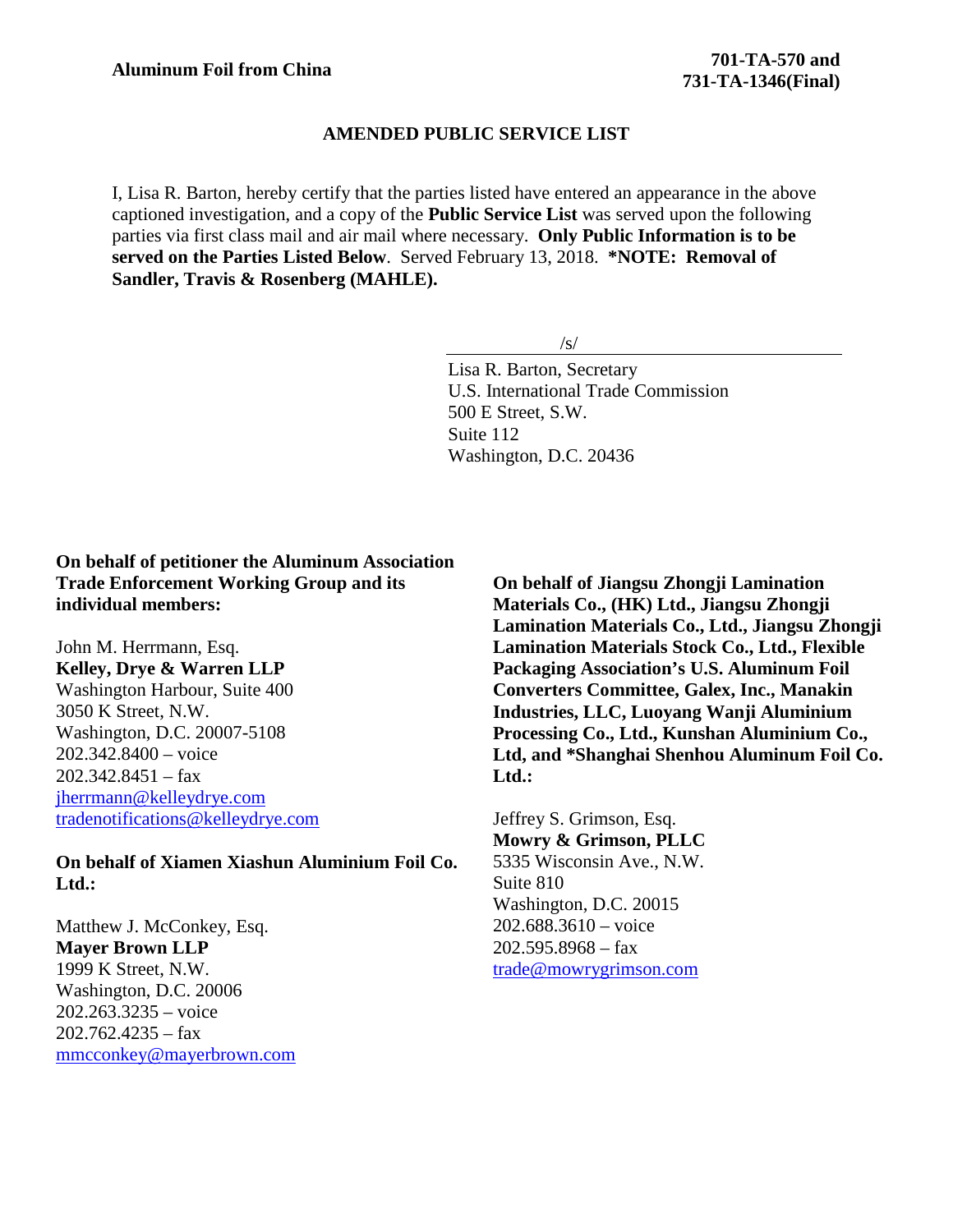## **Aluminum Foil from China 701-TA-570 and 731-TA-1346(Preliminary)**

## **On behalf of Valeo North America, Inc.(Valeo NA), and Durable Packaging International:**

Daniel J. Cannistra, Esq. **Crowell & Moring LLP** 1001 Pennsylvania Ave., N.W. Washington, D.C. 20004-2595 202.624.2500 – voice  $202.628.5116 -$ fax [dcannistra@crowell.com](mailto:dcannistra@crowell.com) [intltrade@crowell.com](mailto:intltrade@crowell.com)

#### **On behalf of Trinidad Benham Corporation:**

J. David Park, Esq. **Arnold & Porter Kaye Scholer, LLP** 601 Massachusetts Ave., N.W. Washington, D.C. 20001-3743 202.942.5646 – voice [David.park@apks.com](mailto:David.park@apks.com)

### **On behalf of Bemis Company, Inc.:**

Kevin M. O'Brien, Esq. **Baker & McKenzie** 815 Connecticut Ave., N.W. Washington, D.C. 20006 202.452.7000 – voice  $202.452.7074 - fax$ Kevin.o'brien@bakermckenzie.com **On behalf of Commodity Foil & Paper, Inc., Hangzhou Dingsheng Import & Export Co., Ltd., Jiangsu Dingsheng New Energy Materials Co., Ltd., and \*China Nonferrous Metals Industry Association and its member companies:**

Francis J. Sailer, Esq. **Grunfeld, Desiderio, Lebowitz, Silverman & Klestadt, LLP** 1201 New York Ave., N.W. Suite 650 Washington, D.C. 20005 202.783.6881 – voice 202.783.0405 – fax [fsailer@gdlsk.com](mailto:fsailer@gdlsk.com)

## **On behalf of Oracle Flexible Packaging, Inc. and LLFLEX, LLC:**

Felicia L. Nowels, Esq. **Akerman LLP** 106 E. College Ave. Suite 1200 Tallahassee, FL 32301 850.425.1661 – voice 850.222.0103 – fax [Felicia.nowels@akerman.com](mailto:Felicia.nowels@akerman.com)

### **On behalf of Hanon Systems Alabama and Hanon Systems El Paso Distribution Center:**

Diama Dimitriuc-Quaia, Esq. **Arent Fox LLP** 1717 K Street, N.W. Washington, D.C. 20006-5344 202.857.6291 – voice  $202.857.6395 - fax$ [Diana.dimitriuc-quaia@arentfox.com](mailto:Diana.dimitriuc-quaia@arentfox.com)